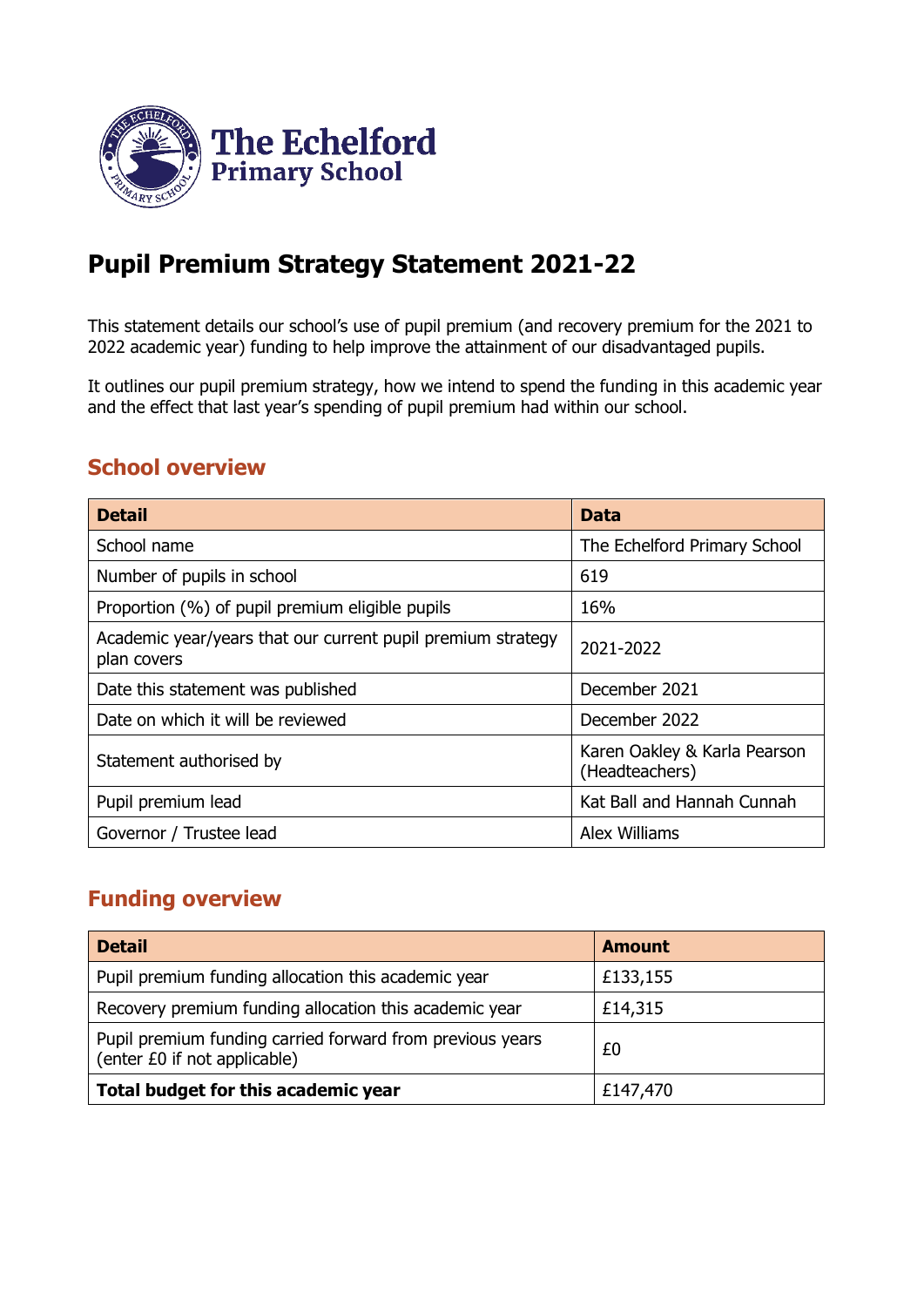# **Part A: Pupil premium strategy plan**

# **Statement of intent**

#### **What is Pupil Premium funding?**

In 2011 the Government launched its Pupil Premium funding. The Pupil Premium is an amount of money allocated to children from low-income families who are currently known to be eligible for Free School Meals (FSM) or have been at any point in the past 6 years (known as the Ever 6 measure). This funding applies to pupils in both mainstream and non-mainstream settings and children who have been looked after continuously for more than six months.

Schools are free to spend the Pupil Premium as they see fit. However we will be held accountable for how we have used the additional funding to support pupils from low-income families. Since September 2012 we have been required to publish online information about how we have used the Premium. This will ensure that parents and others are made fully aware of the attainment of pupils covered by the Premium and the extra support that they receive.

#### **What is Covid catch-up premium funding?**

The government announced funding to support children and young people to catch up due to the disruption to their education as a result of coronavirus (COVID-19). This included a one-off universal £650 million catch-up premium for the 2020 to 2021 academic year to ensure that schools have the support they need to help all pupils make up for lost teaching time.

The £650 million of universal catch-up premium funding was available for all state-funded mainstream and special schools, and alternative provision.

Schools' allocations were calculated on a per pupil basis, providing each mainstream school with a total of £80 for each pupil in years reception through to 11.

#### **How do we administer Pupil Premium funding?**

Throughout the year, we ring-fence our Pupil Premium funding to ensure that it is spent on targeted pupils. Our school focuses on supporting our disadvantaged pupils to achieve and attain in line with their peers both in school and nationally. The school rigorously analyses data to identify pupils who are at risk of underachieving, particularly in English, Mathematics and Science.

We detail all the provision in place on our school provision map and track achievement data to evaluate the effectiveness of interventions and adjust accordingly. The school ensures that Senior Leaders have a clear overview of how this funding is spent, and expects teachers and teaching assistants to feedback with progress information, which in turn informs our school governors about Pupil Premium progress. Governors ensure that that they hold school leaders to account for raising standards.

As a school we draw upon evidence from our own and others' experience to allocate the funding to the activities that were most likely to have an impact on improving achievement and life chances, considering how we can improve attainment and achievement, attendance and participation in the opportunities life at school brings.

Pupil Premium funding may also benefit pupils who are not eligible for funding. For example, when holistic whole school initiatives are put into place such as Home School Link Workers or

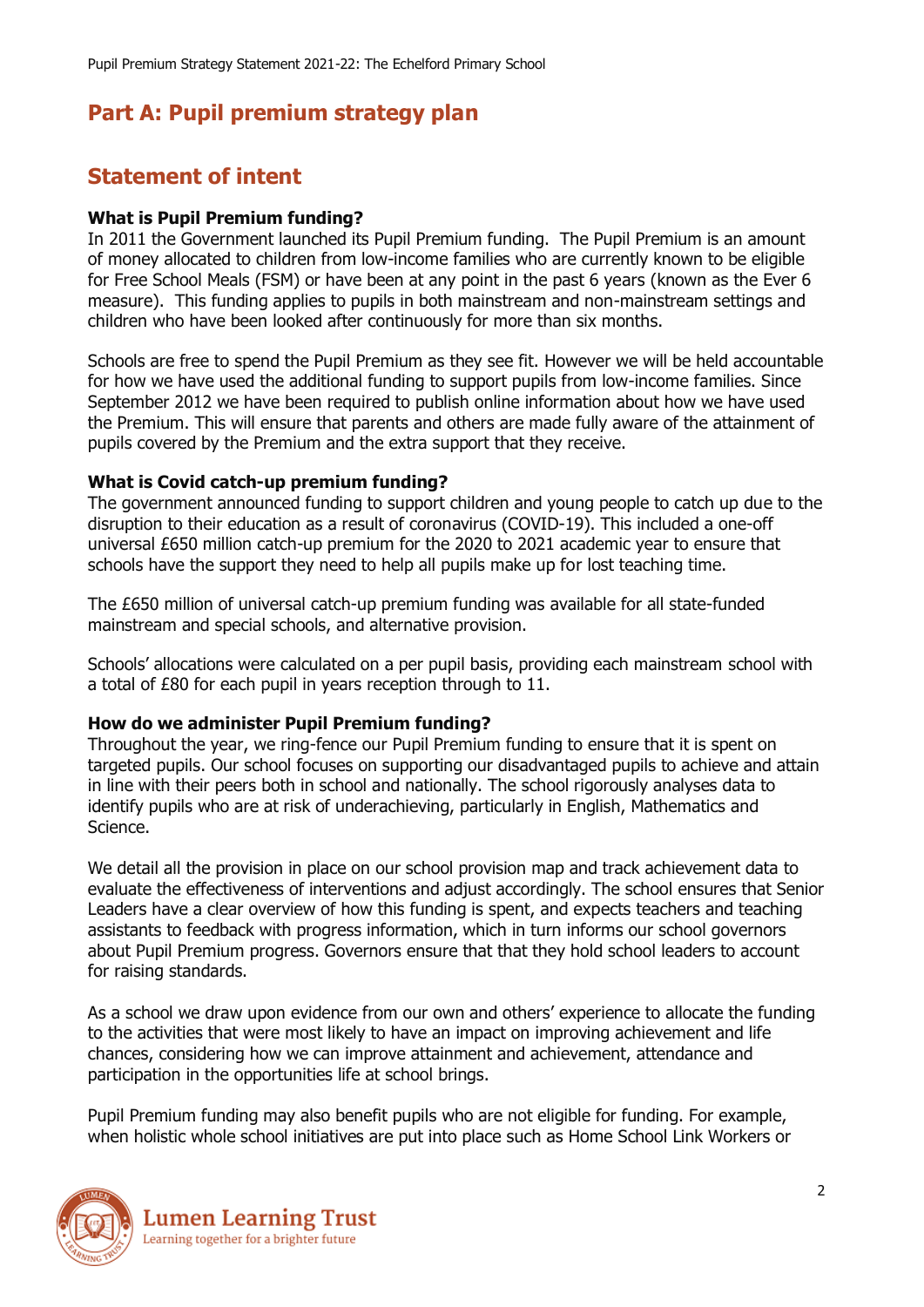Beanstalk Reading provision. Where non-eligible pupils are benefitted this will be shown in the tables below.

#### **The key principles of our strategy plan**

Our overall aims of our catch-up premium strategy are:

- To reduce the attainment gap between disadvantaged pupils and their peers
- To raise attainment for all pupils to close the gap created by the COVID-19 school closures
- The mental health needs of pupils are met and supported by the school

## **Challenges**

We have used the following data sources to help identify barriers to attainment in our school:

- Internal assessment and reporting software
- The **EEF families of schools database**
- Staff, pupil and parent consultation
- Attendance records
- Recent school Ofsted report
- Guidance from experts

The table below details the key challenges to achievement that we have identified among our disadvantaged pupils.

| <b>Challenge</b><br>number | <b>Detail of challenge</b>                                                                                         |
|----------------------------|--------------------------------------------------------------------------------------------------------------------|
|                            | Attendance – over 50% of pupil premium children are attending for less than 95%.                                   |
|                            | Gaps created by the impact of school closures during the pandemic, with a primary<br>focus on reading and writing. |
|                            | Emerging social, emotional and mental health needs amongst pupil premium children.                                 |
|                            | Continuing to develop Pupil Premium children's exposure and engagement in wider<br>curriculum opportunities.       |
|                            | Many of our pupil premium children also fit into another vulnerable group e.g. SEN                                 |

### **Intended outcomes**

This explains the outcomes we are aiming for **by the end of our current strategy plan**, and how we will measure whether they have been achieved.

| <b>Intended outcome</b>                                                                                         | <b>Success criteria</b>                                                                                                                                                        |
|-----------------------------------------------------------------------------------------------------------------|--------------------------------------------------------------------------------------------------------------------------------------------------------------------------------|
| For Pupil Premium children's attendance to<br>improve in line with non-Pupil Premium children<br>and reach 95%. | Attendance data will demonstrate an increase in<br>attendance for Pupil Premium children.<br>Evidence of targeted family support will result in<br>increased pupil attendance. |

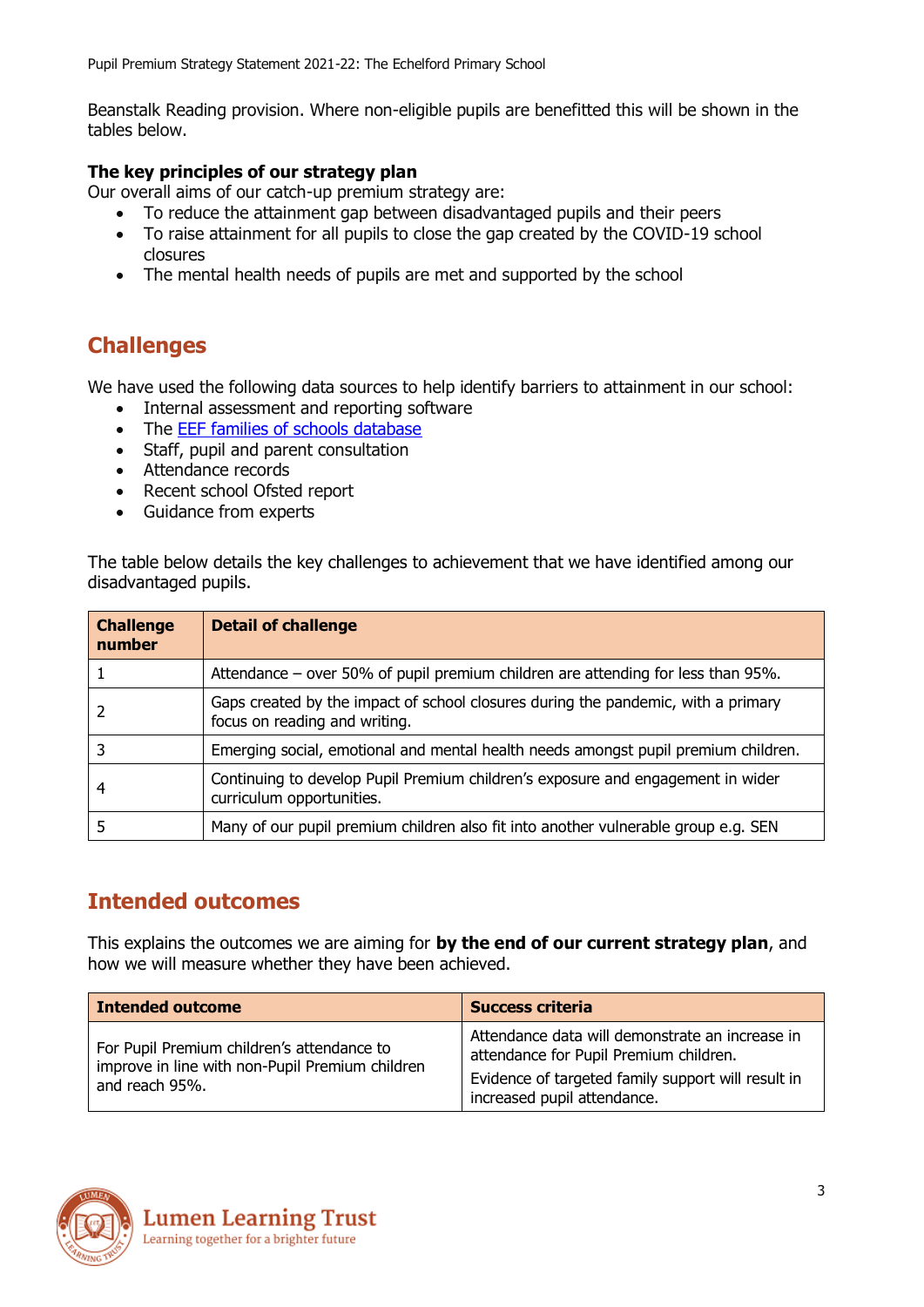| For 80% of Pupil Premium pupils to make expected<br>or better progress as a result of targeted support<br>in Reading and Writing.                                                                                | Target Tracker data will demonstrate expected of<br>better progress being made.<br>Monitoring of learning produced and engagement<br>in lessons will demonstrate the impact of the<br>targeted provision and will evidence the progress<br>being made.<br>Children will talk confidently about skills and<br>knowledge they have developed as a result of the<br>targeted provision provided.                                                                                                                                                                        |
|------------------------------------------------------------------------------------------------------------------------------------------------------------------------------------------------------------------|----------------------------------------------------------------------------------------------------------------------------------------------------------------------------------------------------------------------------------------------------------------------------------------------------------------------------------------------------------------------------------------------------------------------------------------------------------------------------------------------------------------------------------------------------------------------|
| A clear system of early identification is in place for<br>pupil premium pupils with emerging social,<br>emotional and mental health needs so that<br>targeted intervention is implemented in a timely<br>manner. | Teacher confidently identify pupil premium<br>children who require targeted support regarding<br>their social, emotional and mental health needs.<br>A clear system is utilised by staff to identify and<br>plan provision for children raised. Interventions<br>are monitored and reviewed.<br>Zones of regulation will be embedded across the<br>school and will be used as a common language<br>to communicate.<br>A range of therapeutic provisions are utilised<br>effectively with clear impact on pupils' social,<br>emotional and mental health development. |
| For 90% of pupil premium children to engage in<br>wider curricular opportunities so that they are<br>exposed to a greater number of opportunities to<br>develop a wide and enriched skill set.                   | Pupil Premium children will have attended<br>curriculum enrichment opportunities provided<br>within the school day.<br>90% of Pupil Premium children will have<br>attended trips and visits outside of school and<br>funding support will have been offered where<br>needed.<br>Pupil Premium children will be targeted and<br>spaces provided to attend after school extra<br>curricular clubs.                                                                                                                                                                     |

# **Activity in this academic year**

This details how we intend to spend our pupil premium (and recovery premium funding) **this academic year** to address the challenges listed above.

#### **Teaching (for example, CPD, recruitment and retention)**

#### Budgeted cost: £ **18,923**

| <b>Activity</b>                                       | <b>Evidence that supports this approach</b>                                                                         | <b>Challenge number(s)</b><br>addressed |
|-------------------------------------------------------|---------------------------------------------------------------------------------------------------------------------|-----------------------------------------|
| Quality first teaching<br>training for teaching staff | EEF research demonstrates that good<br>teaching is the most important lever schools<br>have to improve outcomes for | 2, 5                                    |

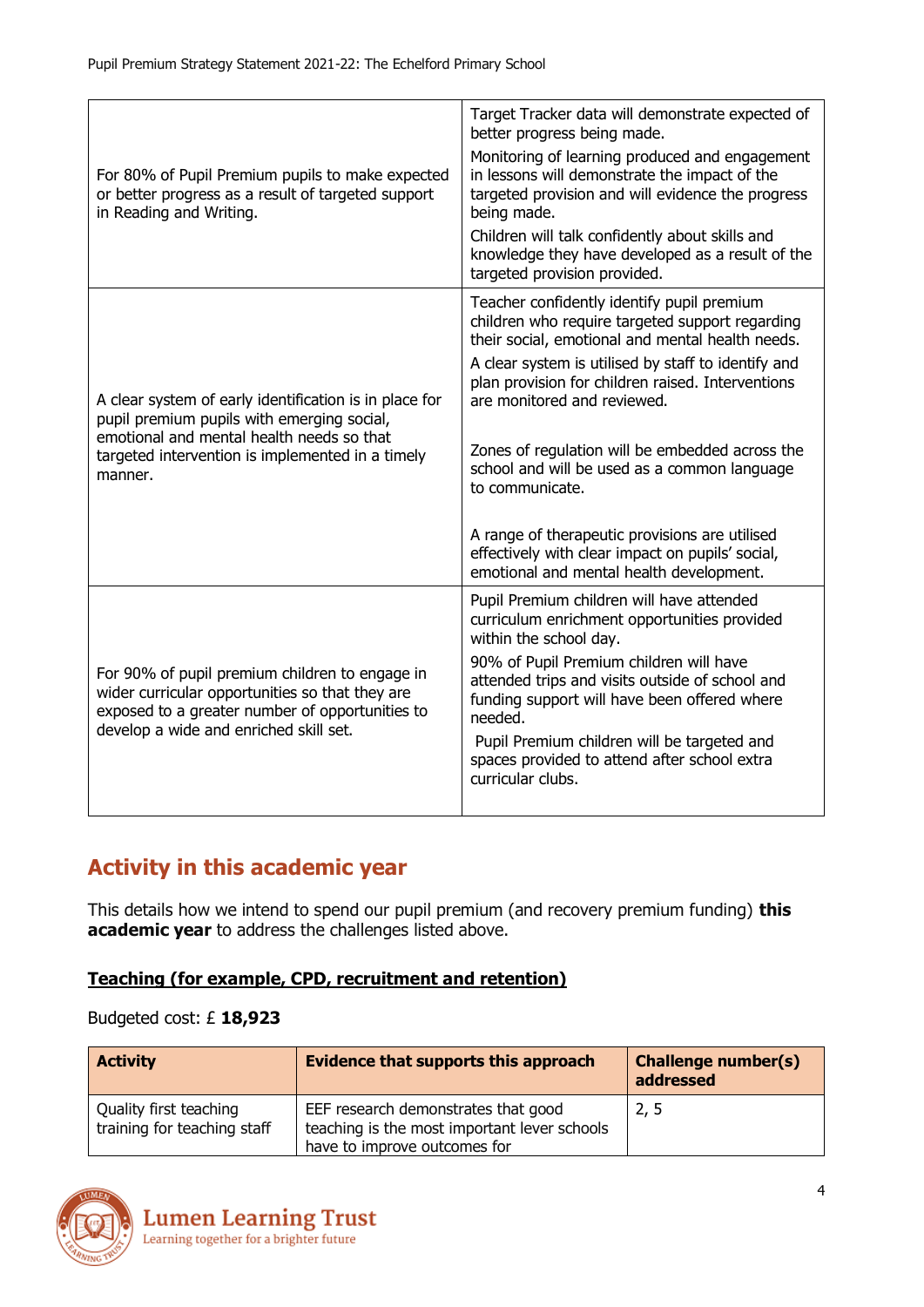| in line with coaching and<br>monitoring schedule.                                                                                                                                                                  | disadvantaged pupils. When this training is<br>planned to respond to what the monitoring<br>data is telling us the impact can responsive<br>to the needs and therefore be greater.                                                 |            |
|--------------------------------------------------------------------------------------------------------------------------------------------------------------------------------------------------------------------|------------------------------------------------------------------------------------------------------------------------------------------------------------------------------------------------------------------------------------|------------|
| Zones of regulation<br>training for all staff.<br>Communication friendly<br>Spaces training for all staff                                                                                                          | EEF toolkit: Very high impact and low cost.<br>+7months EEF CPD report                                                                                                                                                             | 3          |
| Support staff will have<br>regular training. Inclusion<br>lead will identify training<br>needs.                                                                                                                    | Timely and relevant training will support the<br>team to continue to be effective in their role.                                                                                                                                   | 2, 5       |
| Phonics training for all<br>staff through introduction<br>of Little Wandle Phonics<br>scheme                                                                                                                       | EEF toolkit: high impact low cost. +5months<br>EEF CPD report                                                                                                                                                                      | 2,5        |
| Maths mastery for all<br>The school has joined<br>the Maths Hub and will<br>be involved in 'teacher<br>research groups' aimed<br>at improving pedagogy<br>and deepening staff's<br>knowledge and<br>understanding. | Collaboration with other schools and<br>organisations will allow the school to<br>develop partnership links to share best<br>practice and develop leaders and staff to be<br>experts in teaching mathematics to their<br>children. | 2,5        |
| Purchasing of Little Wandle<br>scheme and resources                                                                                                                                                                | EEF toolkit: high impact low cost. +5months<br>EEF CPD report                                                                                                                                                                      | 2,5        |
| Inclusion role- non class<br>based.                                                                                                                                                                                | Co-ordinates PP strategy, monitoring of<br>interventions, staff training, partnership with<br>parents.                                                                                                                             | 2,3,5      |
| <b>Consultancy Support</b>                                                                                                                                                                                         | When staff have received this training and<br>support in the past, it has helped to develop<br>their professional knowledge and specific<br>strategies to support individuals.                                                     | 1, 2, 3, 5 |

#### **Targeted academic support (for example, tutoring, one-to-one support structured interventions)**

#### Budgeted cost: £ **109,094**

| <b>Activity</b>                                                                                     | <b>Evidence that supports this approach</b>                                                                                | <b>Challenge number(s)</b><br>addressed |
|-----------------------------------------------------------------------------------------------------|----------------------------------------------------------------------------------------------------------------------------|-----------------------------------------|
| Termly pupil progress<br>meetings with SLT ensure<br>progress of pupil premium<br>children is good. | Regular review of progress will ensure<br>children are identified for extra support if<br>progress isn't being maintained. | 1,2,3,5                                 |
| Regular small group<br>reading with an adult                                                        | Reading deepens vocabulary and enhances<br>writing.                                                                        | 2,4,5                                   |

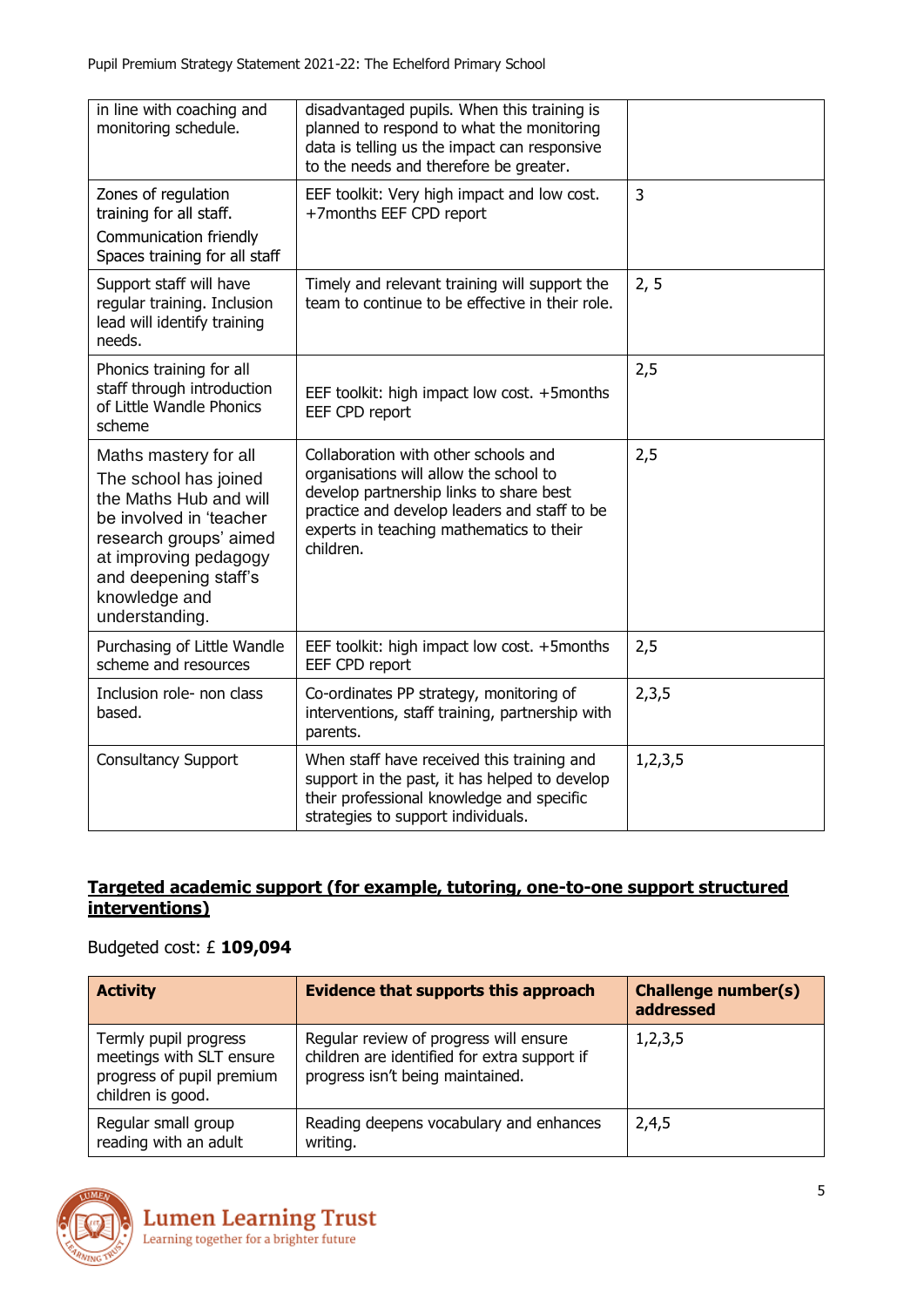| Interventions led by<br>support staff. Children will<br>be identified in pupil<br>progress meetings. | Interventions that are planned and delivered<br>well can improve progress. This will need to<br>be regularly reviewed to ensure progress. | $-2.5$ |
|------------------------------------------------------------------------------------------------------|-------------------------------------------------------------------------------------------------------------------------------------------|--------|
|                                                                                                      |                                                                                                                                           |        |

#### **Wider strategies (for example, related to attendance, behaviour, wellbeing)**

#### Budgeted cost: £ **44,770**

| <b>Activity</b>                                                                                                         | <b>Evidence that supports this approach</b>                                                                                                                                                                                        | <b>Challenge number(s)</b><br>addressed |
|-------------------------------------------------------------------------------------------------------------------------|------------------------------------------------------------------------------------------------------------------------------------------------------------------------------------------------------------------------------------|-----------------------------------------|
| Home School Link Worker<br>support.<br>Homework club<br>Parenting courses<br>Parental support                           | EEF toolkit: Parental engagement has a<br>positive impact on average of 4 moths<br>additional progress.                                                                                                                            | 1,3,4                                   |
| <b>ELSA</b> support                                                                                                     | After receiving ELSA, there were 5 areas<br>identified as being improved:<br>- social behaviour and friendships<br>- self-esteem and feelings<br>- social and emotional confidence<br>- behaviour<br>- learning and concentration  | 3                                       |
| Attendance Management                                                                                                   | Enables clear tracking and actions to be<br>taken to ensure high levels of attendance<br>are maintained.                                                                                                                           | 1                                       |
| Young carers club                                                                                                       | Young Carers encourage schools to offer<br>sessions for young carers so they can meet<br>other young carers and see they are not<br>alone in their role                                                                            | 3,4                                     |
| Lunchtime club                                                                                                          | Targeted provision to support children to<br>experience successful peer interactions.                                                                                                                                              | 3,4,5                                   |
| <b>Bridge Builders</b>                                                                                                  | Children receive opportunities to explore life<br>beyond the classroom and engage in<br>discussions about the world around them.<br>This has broadened the children's skills,<br>knowledge and opportunities available to<br>them. | 4                                       |
| Nurture group/ drawing for<br>talking<br>Play therapy & Art Therapy                                                     | Therapeutic approaches help to remove<br>barriers to learning                                                                                                                                                                      | 3,4                                     |
| Resources including<br>Playpod, Power of Reading,<br>iPad project, CPG<br>Workbooks, Debate mate<br>project, Talk Boost | All resources contribute to the children's<br>academic progress in class, language<br>development and successful peer<br>interactions.                                                                                             | 2,3,4,5                                 |

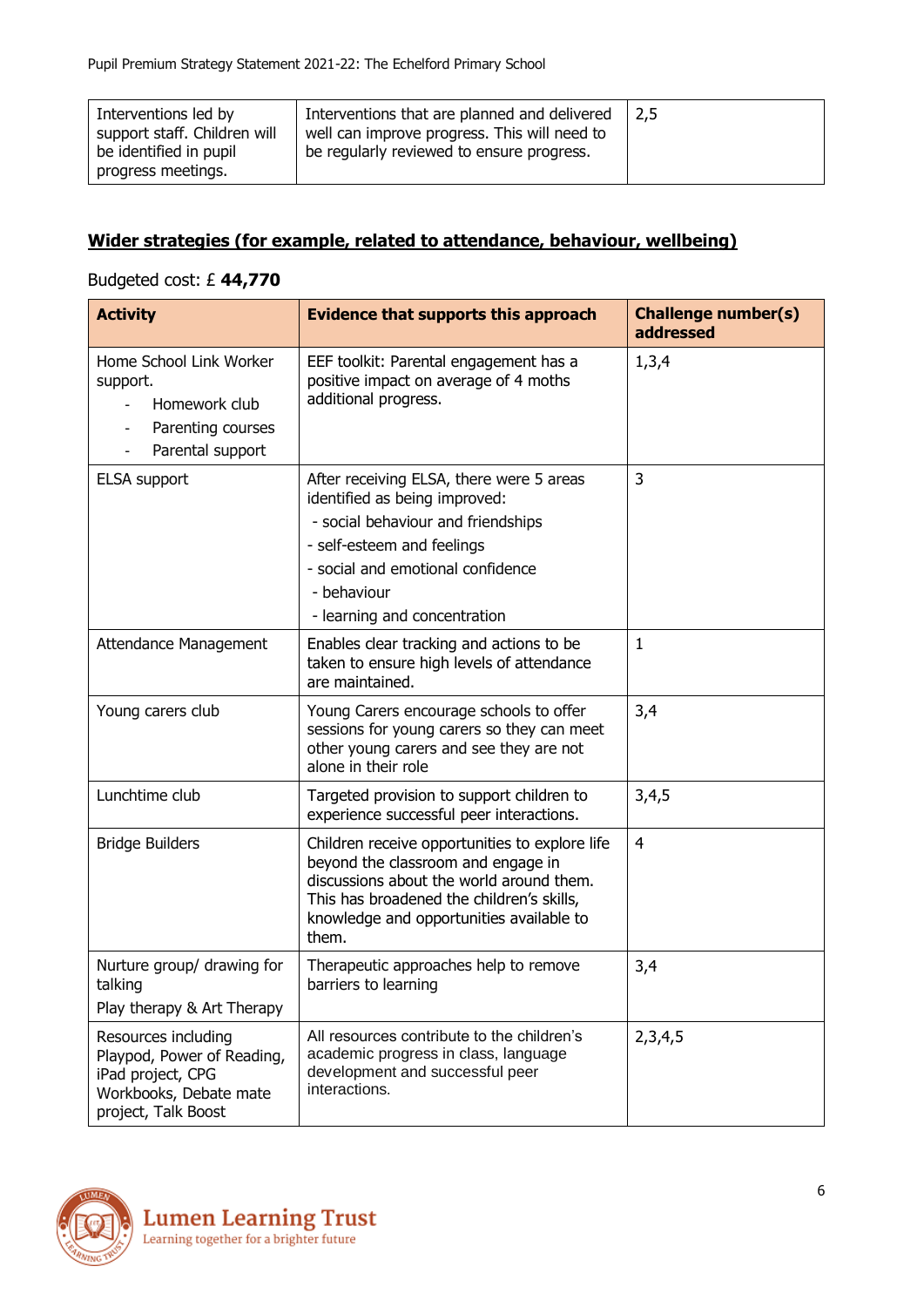| Bursaries to support<br>inclusion in After School<br>Activities, school trips and<br>residential | To offer a wider range of experiences to<br>broaden their experiences of the world<br>around them | -3.4 |
|--------------------------------------------------------------------------------------------------|---------------------------------------------------------------------------------------------------|------|
|--------------------------------------------------------------------------------------------------|---------------------------------------------------------------------------------------------------|------|

**Total budgeted cost: £ 172,787**

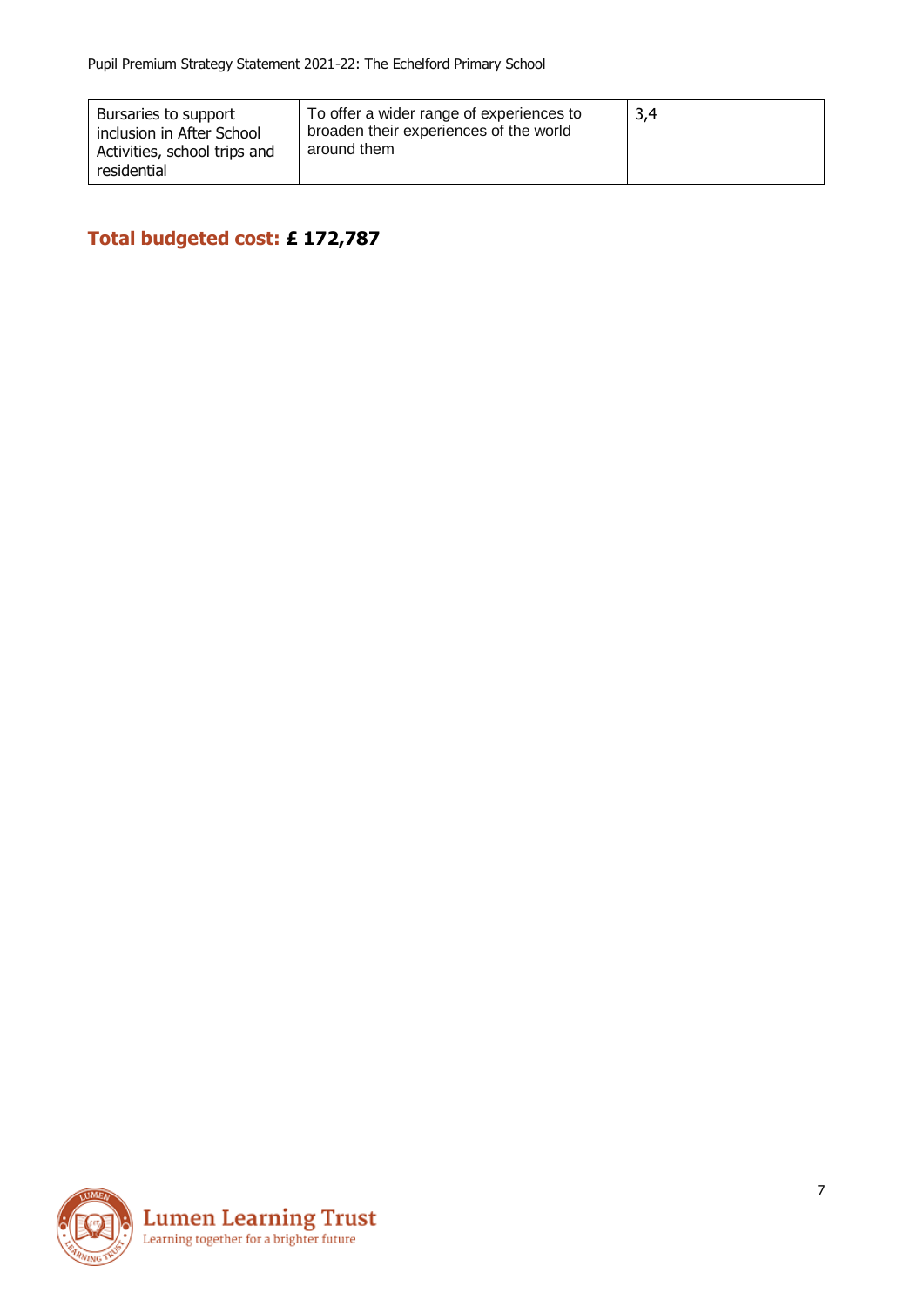# **Part B: Review of outcomes in the previous academic year**

### **Pupil premium strategy outcomes**

This details the impact that our pupil premium activity had on pupils in the 2020 to 2021 academic year.

| <b>Pupil Premium initiative</b><br>to counter barrier       | <b>Cost</b> | Why are we taking this<br>approach?                                                                                                                                                            | <b>Impact of the initiative</b><br>For both pupil premium and non-<br>eligible pupils                                                                                                                                                                                                                                                                                                                                                                                                                                                                                                                                                                                                                                                                                                                                                         |
|-------------------------------------------------------------|-------------|------------------------------------------------------------------------------------------------------------------------------------------------------------------------------------------------|-----------------------------------------------------------------------------------------------------------------------------------------------------------------------------------------------------------------------------------------------------------------------------------------------------------------------------------------------------------------------------------------------------------------------------------------------------------------------------------------------------------------------------------------------------------------------------------------------------------------------------------------------------------------------------------------------------------------------------------------------------------------------------------------------------------------------------------------------|
| 1:1 support<br>'In bubble' interventions                    | £85,108     | To close the attainment<br>and progress gap between<br>pupil premium pupils and<br>pupils not eligible for pupil<br>premium funding.                                                           | 100% Pupil Premium children<br>received targeted intervention to<br>close progress and attainment gaps<br>where needed. During lockdown this<br>included offering online interventions<br>and support.                                                                                                                                                                                                                                                                                                                                                                                                                                                                                                                                                                                                                                        |
| Pastoral Team Support<br>Including: HSLW and ELSA           | £15,464     | To provide pastoral<br>support to children and<br>families.<br>To support the social and<br>emotional wellbeing of the<br>pupils so that they are<br>better equipped to learn<br>and progress. | There was 100% engagement with<br>Pupil Premium families requiring<br>HSLW involvement. Families speak<br>highly of the support the Home<br>School Link Worker and ELSA<br>provided over the academic year.<br>Children are able to attend to their<br>learning and general day to day<br>classroom activities with increased<br>success and report feeling happier as<br>a result of the input and support.<br>During lockdown, HSLW and ELSA<br>support was offered to Pupil<br>Premium children and their families.<br>This was well received and enabled<br>families to engage in the online<br>school offer with greater success.<br>Attendance of Pupil Premium children<br>has been impacted by Lockdown<br>during this academic year. Targeted<br>support was offered to enable<br>transition back into school following<br>lockdown. |
| <b>Curricular and Extra</b><br><b>Curricular Enrichment</b> | £7,910      | To offer a wider range of<br>experiences to broaden<br>their experiences of the<br>world around them.                                                                                          | Achieving the targeted outcome of<br>75% of children to attend trips and<br>clubs has been impacted by<br>restrictions enforced by the<br>pandemic. School based curricular<br>enrichment opportunities were                                                                                                                                                                                                                                                                                                                                                                                                                                                                                                                                                                                                                                  |

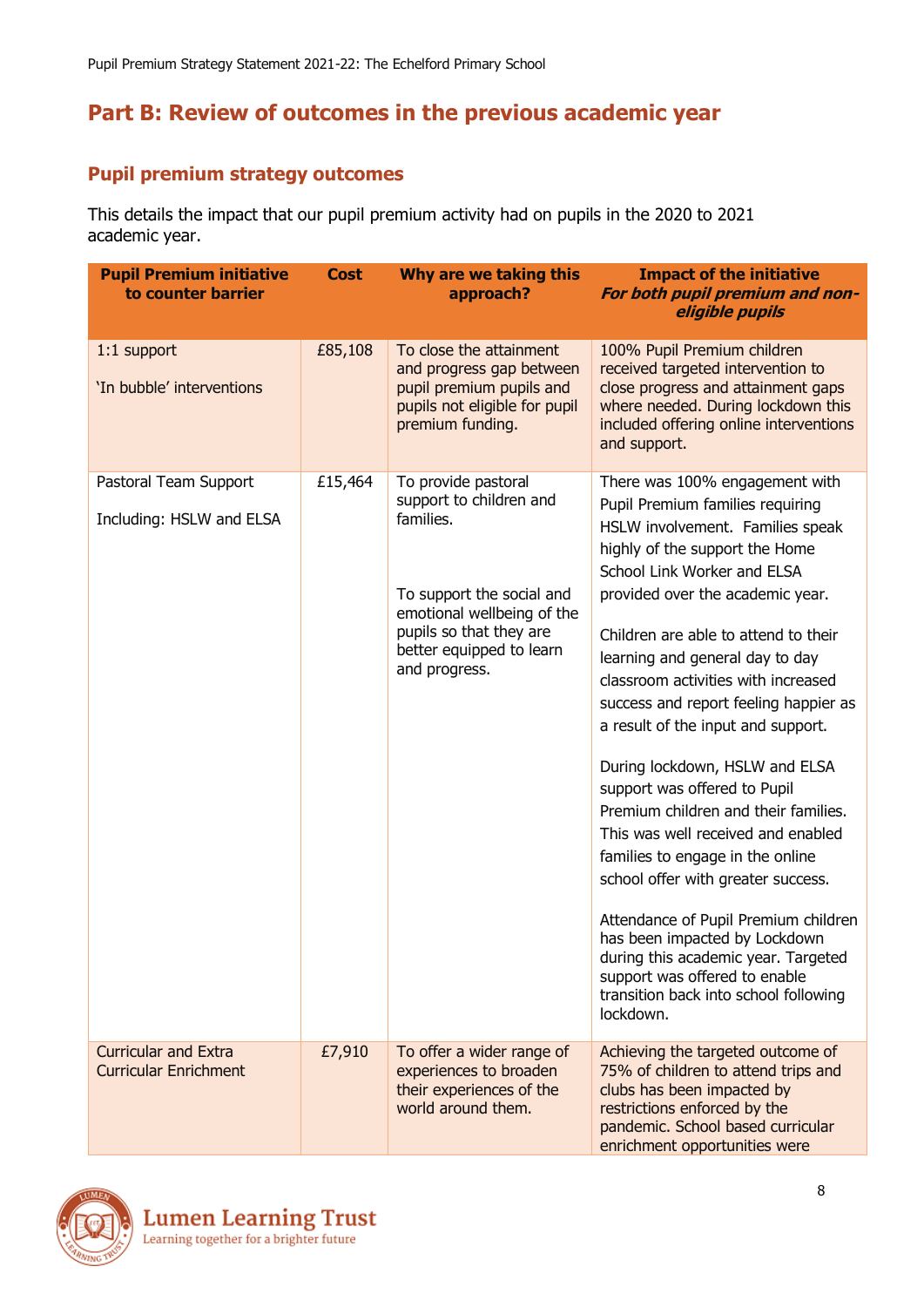|                                                                                                                                                                                 |        |                                                                                                                                                     | accessed by 100% of Pupil Premium<br>children.                                                                                                                                                                                                                                                                                                                                                                                                                                                                                                                                                                                                                                                                                                                                                                                                                                                                                                                                                                                                                                                                                                |
|---------------------------------------------------------------------------------------------------------------------------------------------------------------------------------|--------|-----------------------------------------------------------------------------------------------------------------------------------------------------|-----------------------------------------------------------------------------------------------------------------------------------------------------------------------------------------------------------------------------------------------------------------------------------------------------------------------------------------------------------------------------------------------------------------------------------------------------------------------------------------------------------------------------------------------------------------------------------------------------------------------------------------------------------------------------------------------------------------------------------------------------------------------------------------------------------------------------------------------------------------------------------------------------------------------------------------------------------------------------------------------------------------------------------------------------------------------------------------------------------------------------------------------|
| <b>Beanstalk</b>                                                                                                                                                                | £220   | To continue to engage<br>pupils' and develop their<br>interests and experiences<br>in literature both in whole<br>class and one to one<br>settings. | The school had one Beanstalk<br>volunteer who worked with a small<br>group of children engaging them in<br>interactive, individual sessions each<br>week once restrictions lifted. The<br>feedback received from both<br>teachers and pupils demonstrates the<br>100% engagement in their sessions<br>and their developing interest in<br>learning across the curriculum not<br>just in Reading.                                                                                                                                                                                                                                                                                                                                                                                                                                                                                                                                                                                                                                                                                                                                              |
| <b>Resources including</b><br>Playpod, Power of Reading,<br>iPad/Chromebook project,<br>CPG Workbooks, Times<br>Table Rock Stars, LEAP,<br>NELI, transition support<br>(Year 6) | £3,082 | To enrich and deepen the<br>learning opportunities<br>pupils have through the<br>use of quality resources<br>and teaching approaches.               | The Power of Reading programme is<br>designed to immerse the children in<br>a rich culture of language through<br>texts that engage and motivate<br>children to read and write. This has<br>not only been integrated into Literacy<br>teaching and learning but across the<br>wider curriculum to further inspire<br>the children as seen in our<br>curriculum webs.<br>The NELI lanaguge intervention<br>programme lead to 100% of children<br>involved in the project achieving<br>outcomes set and improving their<br>language development.<br>Teachers and parents have feedback<br>that children continue to have an<br>increased engagement in home-<br>learning as a result of the CPG<br>workbooks.<br>Use of iPads and Chromebooks has<br>continued to increase with all of Year<br>4 Pupil Premium pupils using<br>Chromebooks within their daily<br>curriculum this academic year.<br>Children shared this has supported<br>them to engage in the learning and<br>improve the way they record and<br>respond to their learning. All Pupil<br>Premium pupils who had no access<br>to a device during lockdown were<br>provided for. |
| <b>Consultancy Support</b>                                                                                                                                                      | £1,681 | To ensure the most<br>relevant adjustments to                                                                                                       | This support has assisted staff in<br>identifying the needs of learners and                                                                                                                                                                                                                                                                                                                                                                                                                                                                                                                                                                                                                                                                                                                                                                                                                                                                                                                                                                                                                                                                   |

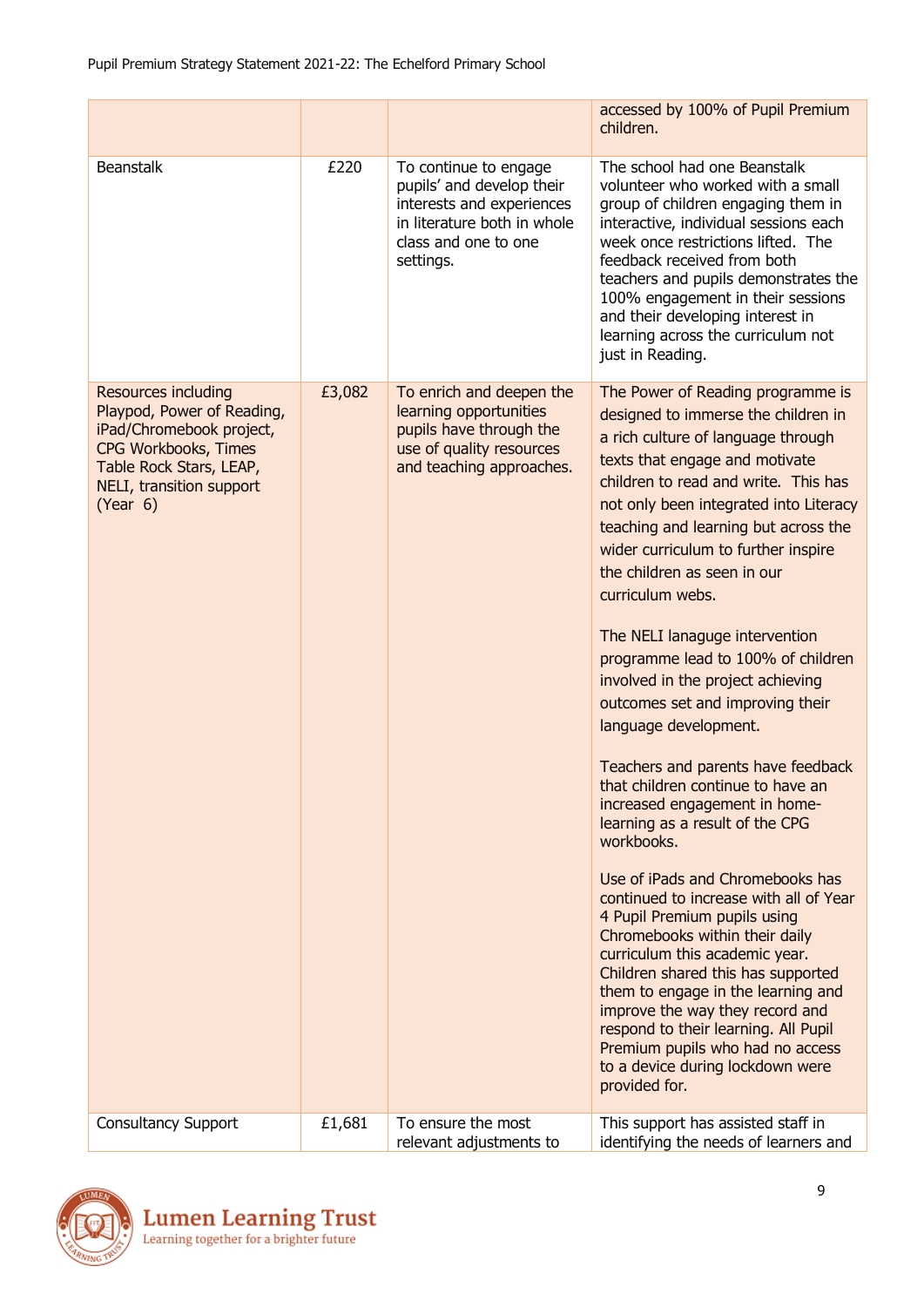|                       |         | provision are being<br>implemented to support<br>pupil progress.                                                 | providing strategies to help close the<br>gap. Pupil Premium children have<br>received additional external input<br>from services such as Learning,<br>Language Support, Educational<br>Psychologist or Behaviour Support.<br>This can be seen through the<br>effective use of the provision<br>mapping tool used throughout the<br>school.                         |
|-----------------------|---------|------------------------------------------------------------------------------------------------------------------|---------------------------------------------------------------------------------------------------------------------------------------------------------------------------------------------------------------------------------------------------------------------------------------------------------------------------------------------------------------------|
| Inclusion management  | £16,882 | Appropriate provision is in<br>place to ensure pupil<br>progress.                                                | Additional or different provision is<br>monitored half termly and reviewed<br>for pupils to ensure the gap is<br>closing. Class provision mapping has<br>been used consistently and<br>effectively to plan and assess the<br>impact of adjustments to provision.                                                                                                    |
| The Den               | £1,324  | To provide social support<br>to students during<br>lunchtimes.                                                   | The Den has provided social support<br>to children during lunchtimes. This<br>has been continued to be well<br>attended and has led to a decrease<br>in behaviour issues at lunchtimes for<br>pupils who have received this<br>support. Teachers and parents both<br>report on the effective use of this<br>environment in supporting children<br>during this time. |
| <b>Maths Mastery</b>  | £660    | Continued teaching<br>approach to narrow the<br>gap between Pupil<br>Premium and the rest of<br>cohort in Maths. | Classroom observations and<br>monitoring of learning indicates that<br>all Pupil Premium children are<br>accessing teaching and learning<br>experience through the use of Maths<br>Mastery approaches. Pupil Premium<br>pupils engage positively with the<br>lessons and make good progress.                                                                        |
| Attendance Management | £3,363  | To provide a range of<br>attendance practices to<br>support families.                                            | Whole school attendance has been<br>impacted by the pandemic and<br>lockdown. Attendance Management<br>has enabled us to track and provided<br>timely support to those children and<br>families who have required it. All<br>Pupil Premium families whose<br>attendance feel below 95% received<br>support in line with school policy.                              |
| Speech Link           | £542    | To provide early targeted<br>intervention and analysis<br>of speech and language<br>needs.                       | A well-used resource, supported by<br>Speech and Language therapist<br>analysis of our use of this resource<br>and assessment tool. Baseline and<br>review data gathered as well as pupil                                                                                                                                                                           |

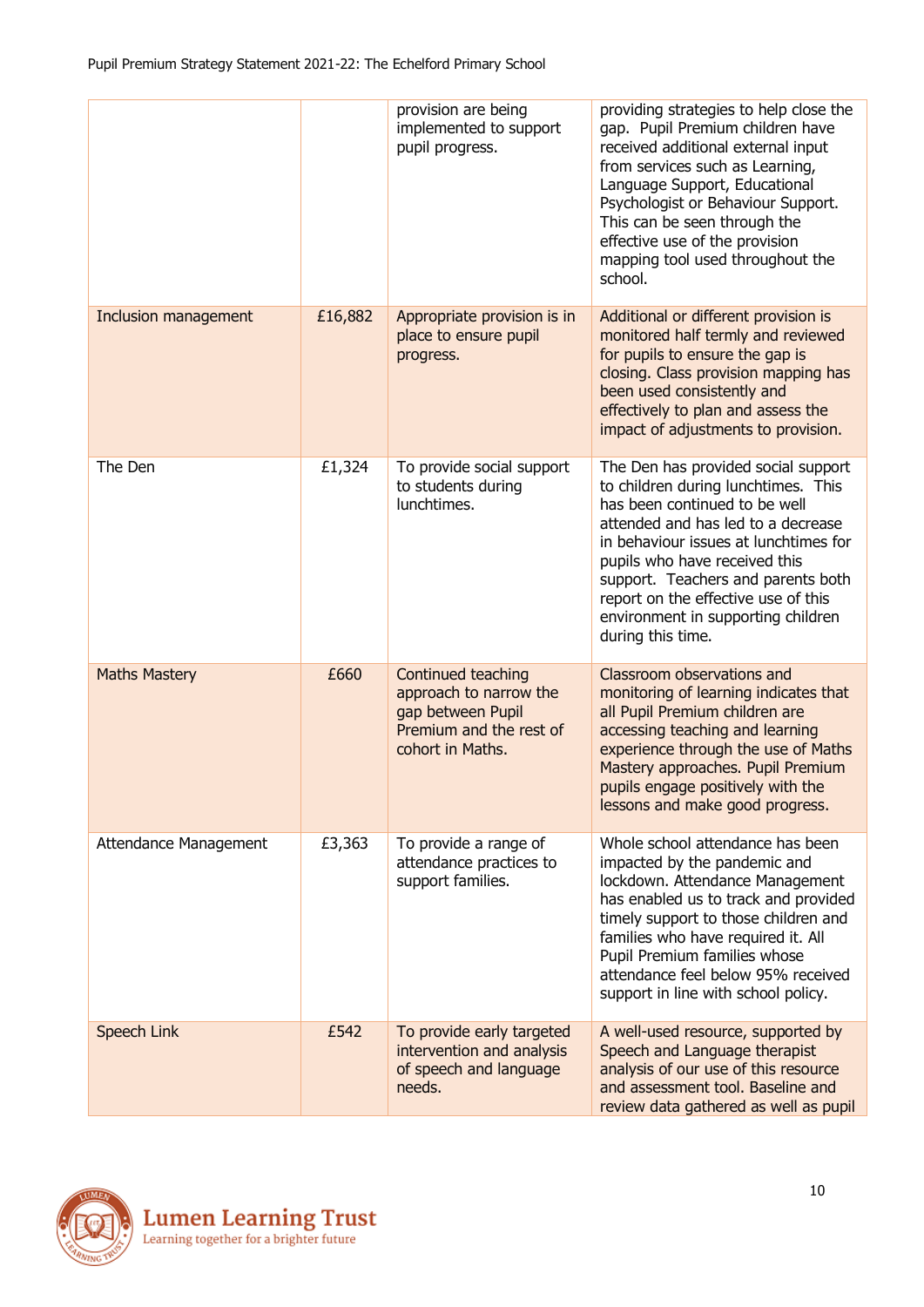|                        |          |                                                                                                                                          | progress has allowed for impact to<br>be assessed.<br>100% of the Pupil Premium children<br>in Reception have been assessed and<br>received the necessary interventions.                                                                                                                                                                                                                                               |
|------------------------|----------|------------------------------------------------------------------------------------------------------------------------------------------|------------------------------------------------------------------------------------------------------------------------------------------------------------------------------------------------------------------------------------------------------------------------------------------------------------------------------------------------------------------------------------------------------------------------|
| <b>Bridge Builders</b> | £3,900   | To provide aspirational<br>experiences to children in<br>Year 6. Opportunities to<br>consider future job<br>ambitions and possibilities. | 16 children from Year 6 participated<br>in the Bridge Builders project with<br>100% uptake. All children responded<br>positively to the sessions, speaking<br>positively about the experience and<br>the impact it had on them. All<br>teachers commented on impact the<br>mentor sessions had on the<br>children's' confidence and attitude to<br>learning. Programme was interrupted<br>during Spring term lockdown. |
| <b>Target Tracker</b>  | £1,600   | To closely assess, monitor<br>and review pupil progress.                                                                                 | Effectively used to ensure teacher<br>and support staff feedback as well as<br>pupil progress continues to develop<br>our approach to pupil assessment.                                                                                                                                                                                                                                                                |
| Art therapy            | £525     | To provide personalised<br>support through therapy.                                                                                      | Feedback from pupils, teachers and<br>trained professionals has been<br>positive. Pupils engage well with<br>these sessions and this input has<br>enabled them to access learning<br>more effectively as a result of these<br>sessions.                                                                                                                                                                                |
| <b>TOTAL</b>           | £151,108 |                                                                                                                                          |                                                                                                                                                                                                                                                                                                                                                                                                                        |

### **Catch up premium strategy outcomes**

This details the barriers identified and the impact that our catch up premium activity had on pupils in the 2020 to 2021 academic year.

|   | <b>BARRIERS TO FUTURE ATTAINMENT</b>                                                  |  |  |  |  |  |
|---|---------------------------------------------------------------------------------------|--|--|--|--|--|
|   | Academic barriers:                                                                    |  |  |  |  |  |
| A | Gaps in phonic knowledge for Year 1 children due to missed teaching time in Reception |  |  |  |  |  |
| B | Gaps in phonic knowledge for Year 2 children due to missed teaching time in Year 1    |  |  |  |  |  |
| C | Gaps in Year 6 maths knowledge- readiness for end of KS2 assessment.                  |  |  |  |  |  |
| D | Staff to develop their strategies to ensure wave 1 teaching is secure                 |  |  |  |  |  |

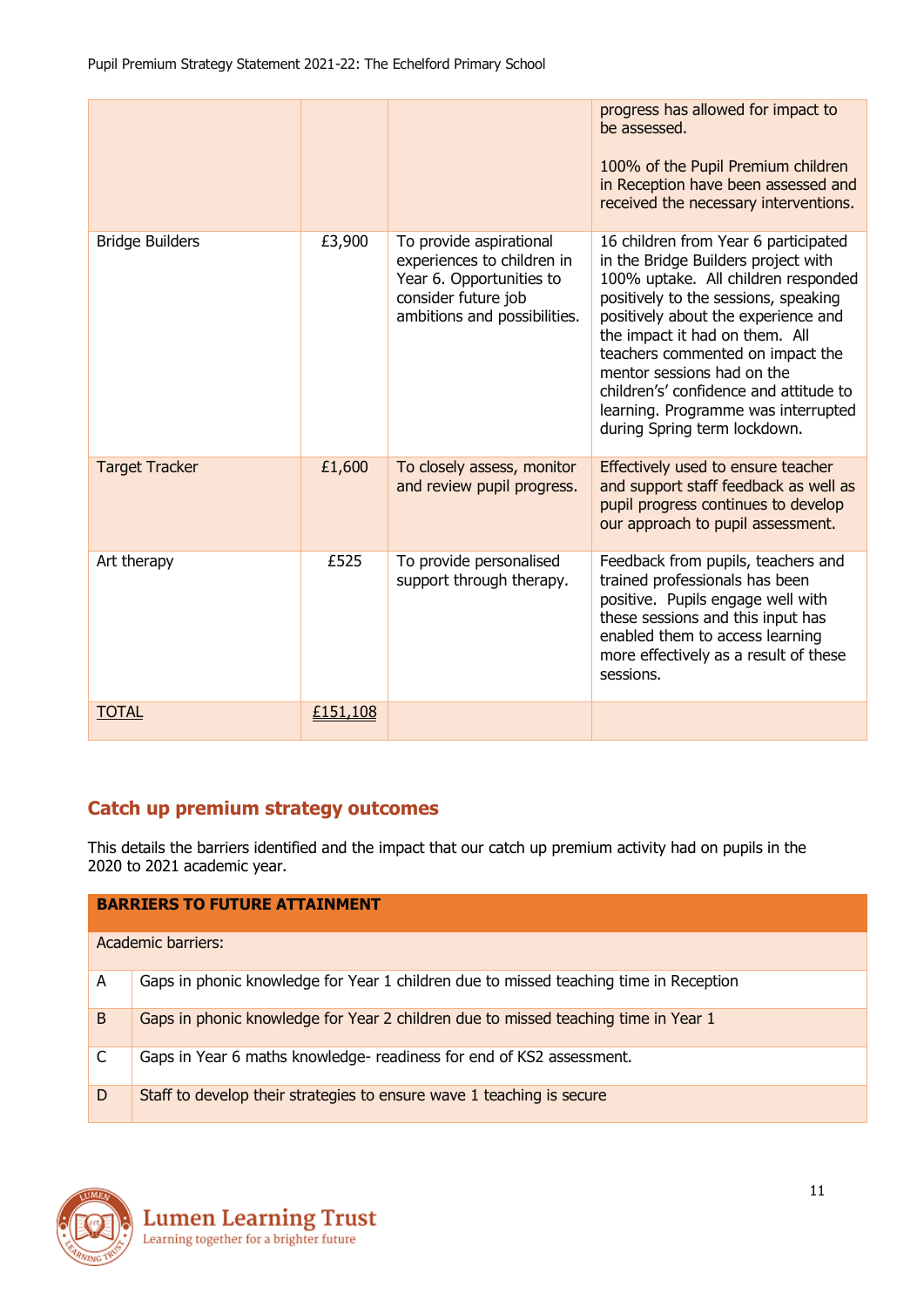|   | <b>ADDITIONAL BARRIERS</b>                                                               |  |  |  |  |  |  |
|---|------------------------------------------------------------------------------------------|--|--|--|--|--|--|
|   | <b>External barriers:</b>                                                                |  |  |  |  |  |  |
| Е | Children with poor attendance since September                                            |  |  |  |  |  |  |
| F | High number of children in Reception who are not school ready                            |  |  |  |  |  |  |
| G | Children who did not engage with online learning during closure.                         |  |  |  |  |  |  |
| H | Limited access to resources to support with home learning e.g. range of reading material |  |  |  |  |  |  |
| T | Some children may struggle to settle back into school and class routines.                |  |  |  |  |  |  |

The tables below demonstrate how we planned to use the catch-up premium to improve classroom pedagogy, provide targeted support and support whole-school strategies.

|                | <b>QUALITY OF TEACHING FOR ALL e.g. whole school initiatives</b>                                                                                                                               |                                                                                                                                                                                         |                                                                                                                                                                                                                |                                                                                                                                                                                              |  |
|----------------|------------------------------------------------------------------------------------------------------------------------------------------------------------------------------------------------|-----------------------------------------------------------------------------------------------------------------------------------------------------------------------------------------|----------------------------------------------------------------------------------------------------------------------------------------------------------------------------------------------------------------|----------------------------------------------------------------------------------------------------------------------------------------------------------------------------------------------|--|
| <b>Barrier</b> | Action                                                                                                                                                                                         | Intended outcome and<br>success criteria                                                                                                                                                | Evidence and rationale<br>for this choice                                                                                                                                                                      | Impact of the<br>initiative                                                                                                                                                                  |  |
| A              | Phonic lead appointed<br>Phonics videos shared<br>to support parents                                                                                                                           | Staff in KS1 feel<br>confident in applying a<br>range of engaging<br>phonics activities in<br>their teaching and<br>supporting children and<br>parents with their<br>phonological gaps. | Develop staff<br>knowledge and<br>confidence in teaching<br>to ensure all teaching<br>is good.                                                                                                                 | 90% predicted Y1<br>phonics screening<br>pass                                                                                                                                                |  |
| B              | Member of SLT<br>supporting Y2 with<br>delivery of class based<br>phonics.                                                                                                                     | Staff feel confident in<br>the whole class teaching<br>of phonics. Children<br>make good or rapid<br>progress in phonics.                                                               | Classes cannot mix as<br>they would usually to<br>target children who<br>had not achieved their<br>phonics screening.                                                                                          | 93% of Y2 children<br>pass Y1 phonics<br>screening in Autumn<br>2                                                                                                                            |  |
| $\mathsf{C}$   | Whole school training<br>on maths meetings and<br>how to use these to pre<br>teach and review skills.                                                                                          | Children make good<br>progress in maths                                                                                                                                                 | Important to ensure<br>children have secure<br>fundamental maths<br>skills in order to make<br>necessary links in their<br>knowledge to progress.                                                              | 86% achieving ARE<br>in maths at the end<br>of the year in KS1<br>and KS2 is in line<br>with 2019 data.                                                                                      |  |
| D              | <b>Additional teacher</b><br>mentoring and training<br>by SLT training on<br>specific areas:<br>- assessment<br>- online remote learning<br>- planning sequences of<br>lessons<br>- Curriculum | NQTS make rapid<br>progress within their<br>teaching                                                                                                                                    | Seven new members of<br>teaching staff (33%).<br>Important for these<br>staff to quickly<br>understand where the<br>school curriculum was<br>before Lockdown and<br>support any gaps in<br>their own training. | Monitoring shows<br>NQT classes are on<br>track. Gaps in<br>subject knowledge<br>are identified and<br>addressed by year<br>leaders and mentors<br>and observation and<br>feedback indicates |  |

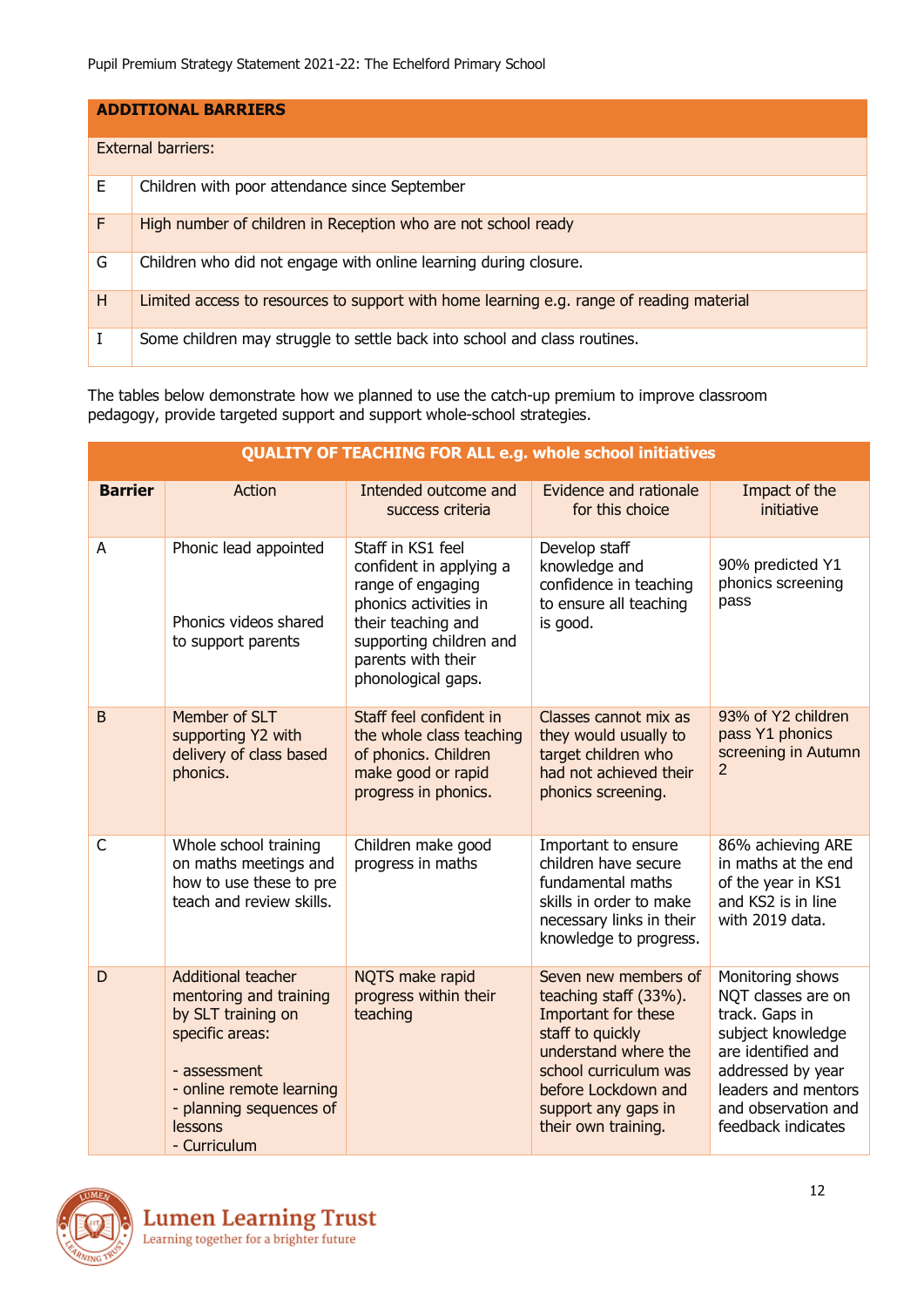|   |                                                                                                                                                                                                                                                                                                                                                                                                                                 |                                                                                                                                      |                                                                                                                                                                                                                                                                                                                                     | the impact of this<br>input.                                                                                             |
|---|---------------------------------------------------------------------------------------------------------------------------------------------------------------------------------------------------------------------------------------------------------------------------------------------------------------------------------------------------------------------------------------------------------------------------------|--------------------------------------------------------------------------------------------------------------------------------------|-------------------------------------------------------------------------------------------------------------------------------------------------------------------------------------------------------------------------------------------------------------------------------------------------------------------------------------|--------------------------------------------------------------------------------------------------------------------------|
| E | Track attendance of<br>children and work with<br>pastoral team and<br>Inclusion officer to<br>challenge non-<br>attendance.                                                                                                                                                                                                                                                                                                     | Attendance data is<br>stable and increasing<br>throughout the year.                                                                  | To provide a range of<br>attendance strategies<br>to support families and<br>re-establish school<br>expectations.                                                                                                                                                                                                                   | For the overall<br>school attendance<br>to increase from<br>September 2020 -<br>91.3% in the first<br>full week of term. |
| F | Additional support for<br>Reception cohort<br>- Toilet training<br>- Speech and<br>Language support                                                                                                                                                                                                                                                                                                                             | Children will be toilet<br>trained.<br>Speech and Language<br>interventions show<br>positive impact.                                 | Significant number of<br>children began in<br>September but were<br>not school ready.<br>(Required toilet<br>training and had key<br>speech and language<br>difficulties.)                                                                                                                                                          | Number of children<br>achieve GLD in line<br>with 2019 data.                                                             |
| G | Class teachers released<br>to make individual<br>phonecalls to all<br>parents in Autumn 1.<br>Maths homework set<br>using Google<br>Classroom.<br>New set of<br>Chromebooks<br>purchased to ensure all<br>KS2 have access to IT<br>technology in school,<br>upskilling them to be<br>confident in managing<br>their online learning at<br>home. Increased<br>resources also ensures<br>all staff area able to<br>work remotely. | % of children engaging<br>in online home learning<br>in 2020-21 bubble<br>closures increasing from<br>school closure in 2019-<br>20. | Evidence from parent<br>surveys and phonecalls<br>show that children are<br>most likely to complete<br>home learning when<br>learning is interactive<br>and feedback provided.<br>Children have their<br>own individual<br>chromebook rather<br>than sharing. Reducing<br>the close contact<br>between them in their<br>classrooms. | Parental feedback<br>has been positive<br>and an increased<br>level of completed<br>learning was<br>achieved.            |

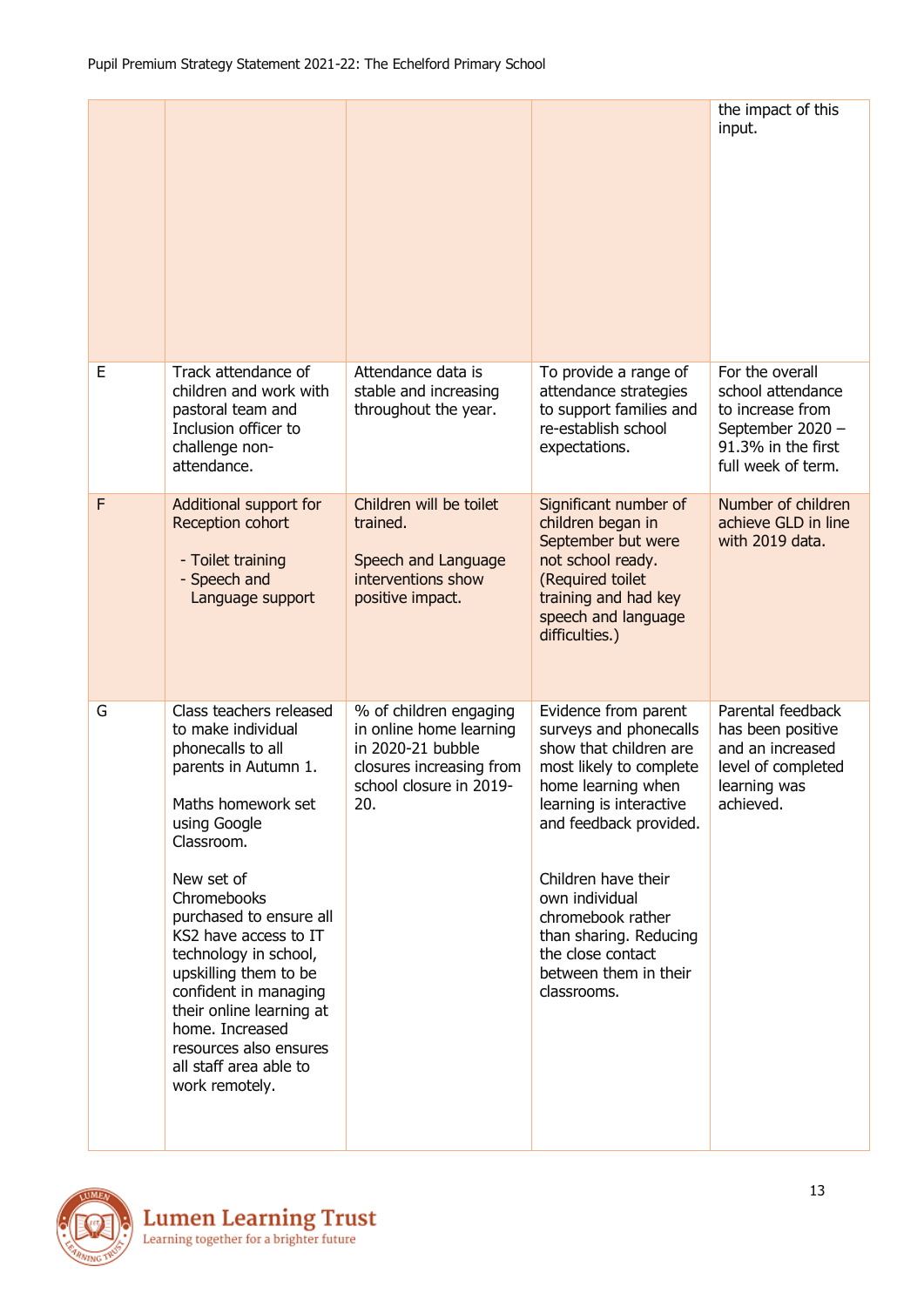| H | Purchase new reading<br>books.           | Reading scheme is<br>broad and provides<br>children with the<br>appropriate level for<br>their reading.                         | More reading books<br>required as children<br>were sent home with<br>books at school closure<br>and some have not<br>returned or are not fit<br>for purpose. | 86% achieve GLD.<br>82% achieve ARE in<br>Reading at KS1.<br>84% achieve ARE in<br>Reading at KS2.                   |
|---|------------------------------------------|---------------------------------------------------------------------------------------------------------------------------------|--------------------------------------------------------------------------------------------------------------------------------------------------------------|----------------------------------------------------------------------------------------------------------------------|
|   | Stay on Green training<br>for all staff. | A consistent approach<br>to behaviour is in place<br>and used throughout<br>the school to maintain<br>high levels of behaviour. | Seven new members of<br>staff who have not<br>used this system and<br>the need for<br>consistency across the<br>whole school.                                | Behaviour data<br>using internal<br>tracking systems<br>(CPOMS) shows a<br>/reduction in the<br>number of incidents. |
|   | £22,922.88                               |                                                                                                                                 |                                                                                                                                                              |                                                                                                                      |

|                | <b>TARGETED SUPPORT e.g. interventions, group tuition, 1:1 support</b>                                                       |                                                                                                                                         |                                                                                                                                                                       |                                                                                                                           |  |  |
|----------------|------------------------------------------------------------------------------------------------------------------------------|-----------------------------------------------------------------------------------------------------------------------------------------|-----------------------------------------------------------------------------------------------------------------------------------------------------------------------|---------------------------------------------------------------------------------------------------------------------------|--|--|
| <b>Barrier</b> | <b>Action</b>                                                                                                                | Intended outcome and<br>success criteria                                                                                                | Evidence and rationale<br>for this choice                                                                                                                             | Impact of the<br>initiative                                                                                               |  |  |
| A              | Targeted phonics packs<br>sent home                                                                                          | Children make rapid<br>progress from the gaps<br>identified in their<br>phonics assessments.                                            | Blending identified as a<br>key area of challenge<br>for Y1 pupils.                                                                                                   | 90% of children<br>pass the phonics<br>screening in Y1.                                                                   |  |  |
| B              | Daily phonics<br>interventions by several<br>members of the<br>teaching staff who have<br>experience of phonics<br>teaching. | Number of children<br>achieving the ARE<br>screening for Y1<br>increases from<br>September to testing in<br>November.                   | Children identified with<br>gaps in their phase 5<br>phonics knowledge.                                                                                               | 90% achieve the Y1<br>phonics screening.<br>82% achieve ARE in<br>Reading at the end<br>of KS1 in line with<br>2019 data. |  |  |
| C              | Maths support provided<br>remotely by an<br>experienced Y6<br>teacher.                                                       | Gaps in knowledge are<br>identified and addressed<br>through 1:1 tuition.                                                               | Qualified teacher with<br>experience of Y6<br>identifies subject<br>knowledge gaps and<br>addresses<br>misconceptions.                                                | 86% achieve ARE in<br>mathematics at KS2<br>in line with 2019<br>data.                                                    |  |  |
| D              | Chromebooks for 1:1<br>tuition.                                                                                              | Children with gaps in<br>their knowledge have<br>daily interventions and<br>make rapid progress<br>from short targeted 1:1<br>sessions. | To reduce mixing of<br>bubbles and time<br>wastage. Remote<br>teaching team can<br>offer 1:1 tuition<br>throughout the day<br>accessed by children<br>on Chromebooks. | Phonics and maths<br>data remains in line<br>with national/2019<br>school data.                                           |  |  |

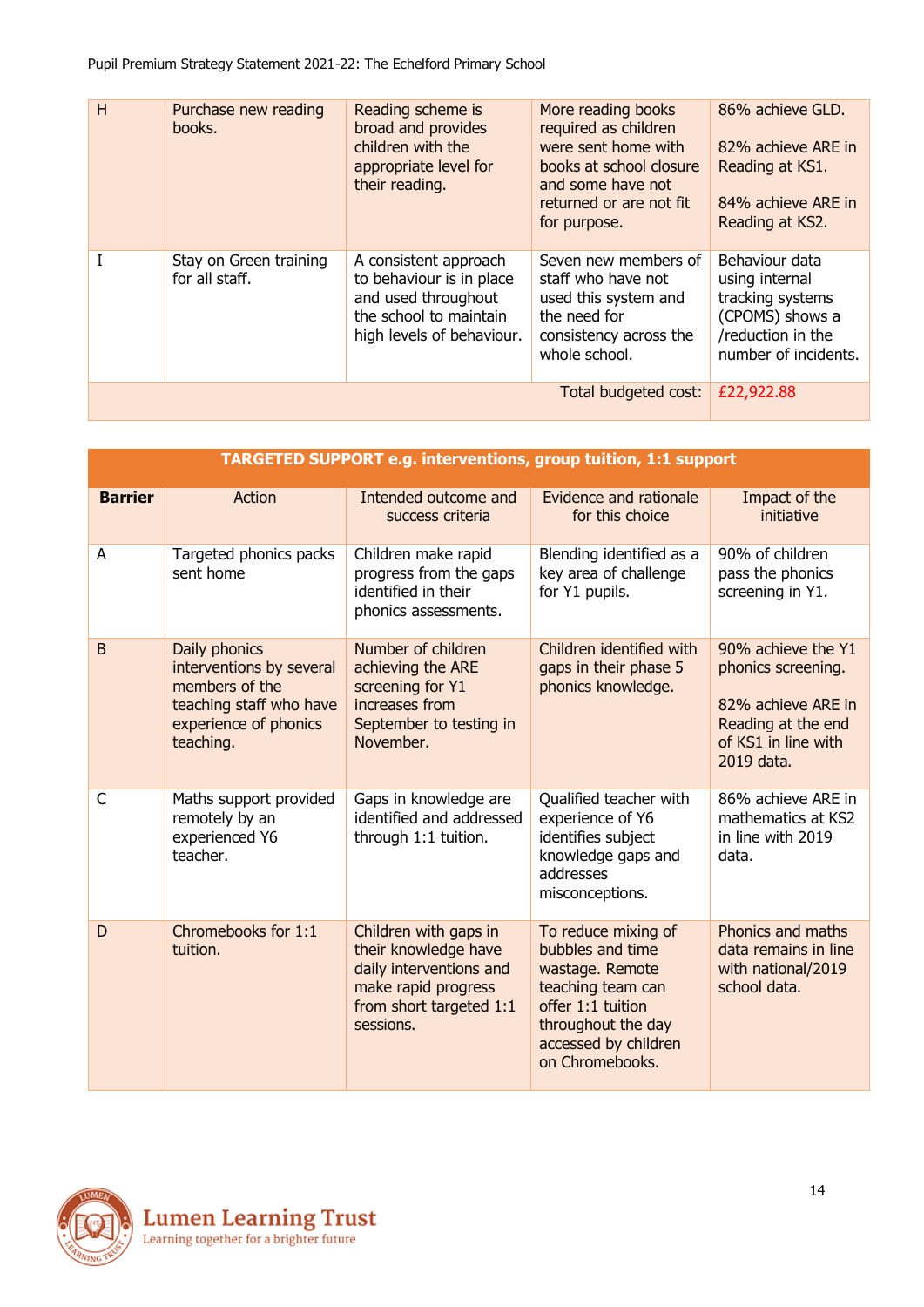| E        | <b>Attendance Meetings</b><br>and targeted<br>communication                                                                                                                                                                                                                                                                                           | Encourage all children<br>to return to school and<br>access their education.                                                                                                      | To identify persistent<br>absenteeism and share<br>a rationale for<br>returning to school. To<br>support families in<br>making significant<br>changes to their home<br>routines.                                                                                                                               | Lockdown has had<br>an impact on<br>attendance figures.<br>Attendance<br>meetings remain in<br>place and have<br>good impact on<br>increasing<br>attendance.                  |
|----------|-------------------------------------------------------------------------------------------------------------------------------------------------------------------------------------------------------------------------------------------------------------------------------------------------------------------------------------------------------|-----------------------------------------------------------------------------------------------------------------------------------------------------------------------------------|----------------------------------------------------------------------------------------------------------------------------------------------------------------------------------------------------------------------------------------------------------------------------------------------------------------|-------------------------------------------------------------------------------------------------------------------------------------------------------------------------------|
| F        | <b>HSLW</b> support to<br>specific children and<br>families                                                                                                                                                                                                                                                                                           | Relevant support<br>signposted and referrals<br>made to support<br>families with children's<br>needs.                                                                             | Significant number of<br>children began in<br>September but were<br>not school ready.                                                                                                                                                                                                                          | Targeted support<br>and engagement<br>has led to an<br>increase in number<br>of families accessing<br>HSLW support and<br>referrals to outside<br>agencies.                   |
| G        | Year leaders released<br>weekly to ensure work<br>on Rainbow classroom<br>matches the coverage<br>in school so that<br>individual isolation<br>periods have minimal<br>impact on missed work.<br>Member of support<br>staff leading feedback<br>of Rainbow classroom<br>and making regular<br>contact with individual<br>pupils who are<br>isolating. | % of children engaging<br>in online home learning<br>in 2020-21 bubble<br>closures improves.<br>Amount of work<br>submitted increases<br>from first school closure<br>in 2019-20. | Evidence from parent<br>surveys and phonecalls<br>show that children are<br>most likely to complete<br>home learning when<br>learning is interactive<br>and feedback provided.                                                                                                                                 | Increase in children<br>submitting work<br>online and pupil<br>engagement.<br>Positive parent<br>feedback.                                                                    |
| $\bf{I}$ | Pastoral support -<br>targeted ELSA sessions                                                                                                                                                                                                                                                                                                          | Improved attendance<br>and engagement.<br>Parents report reduction<br>in anxiety at home.                                                                                         | Small group of children<br>identified requiring<br>additional support<br>following school<br>closure. These children<br>had not previously<br>been identified to the<br>pastoral team.<br>Small group of children<br>identified requiring<br>additional support<br>following school<br>closure. These children | Feedback from<br>pupils, teachers and<br>the ELSA has<br>highlighted the<br>positive<br>engagement and<br>importance for the<br>children of this role<br>and input in school. |